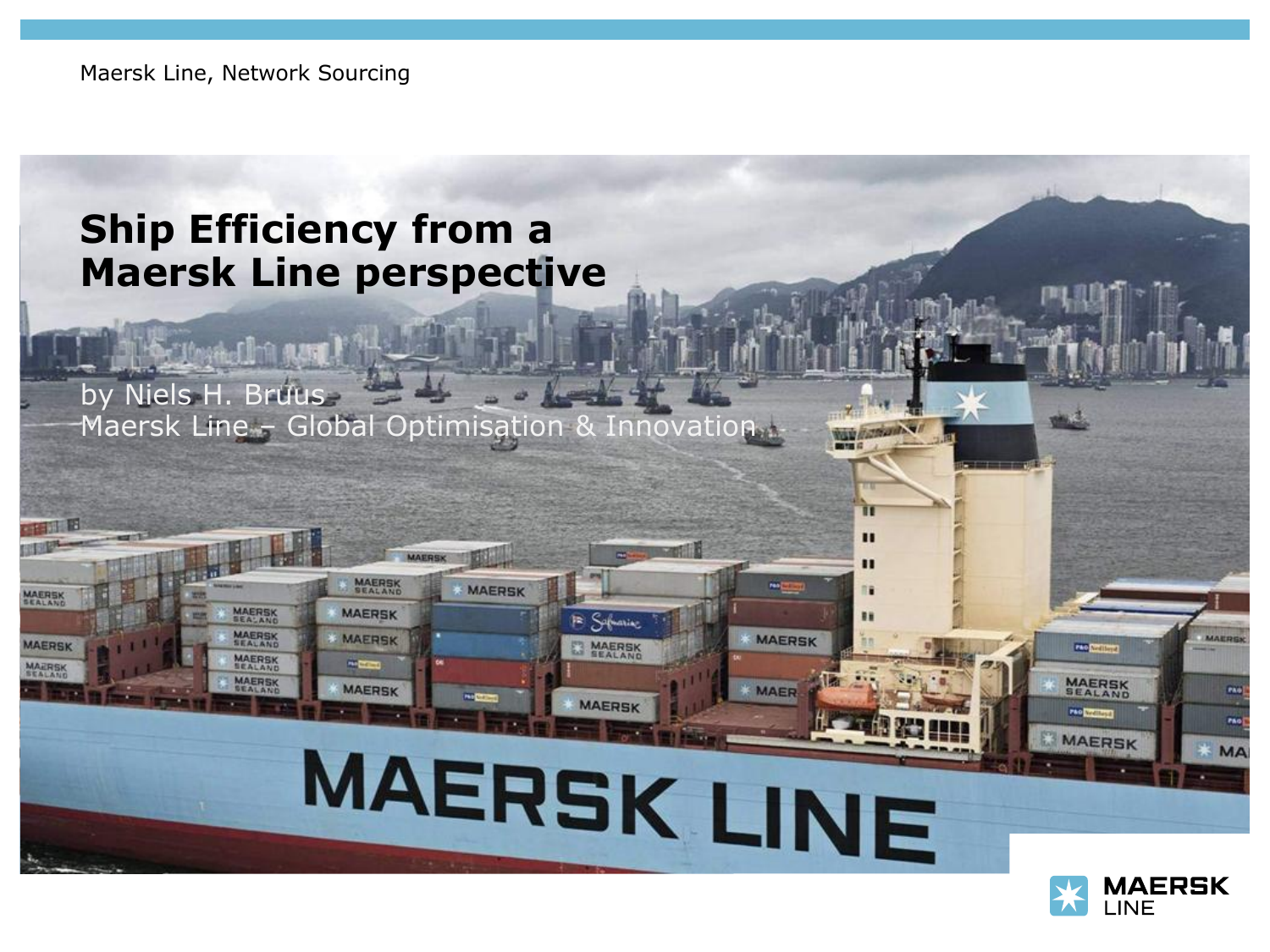#### Maersk Line optimise efficiency from various angles, but all takes off in the fuel slot cost

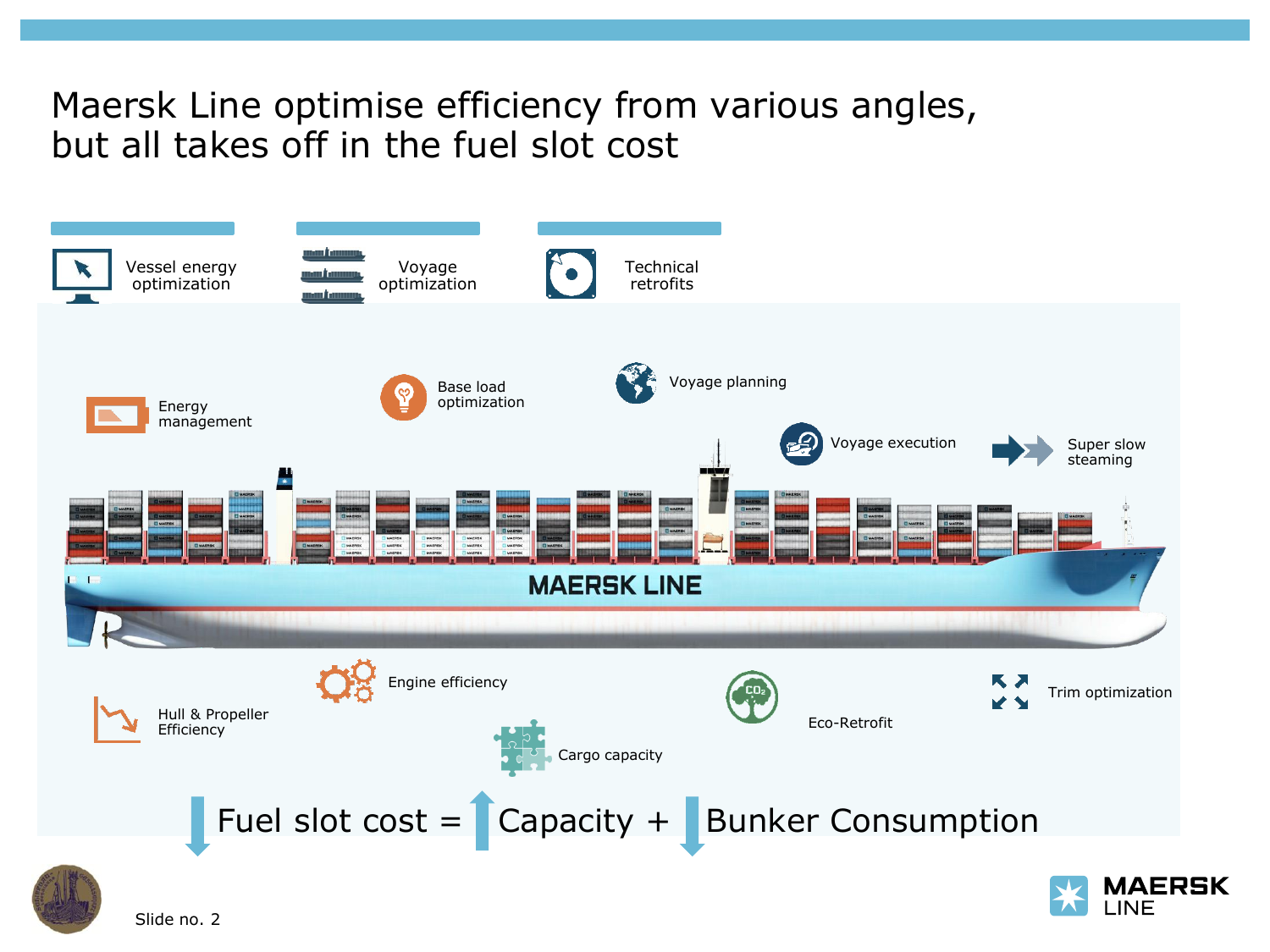Performance measurement & benchmarking is used to drive technical efficiency.





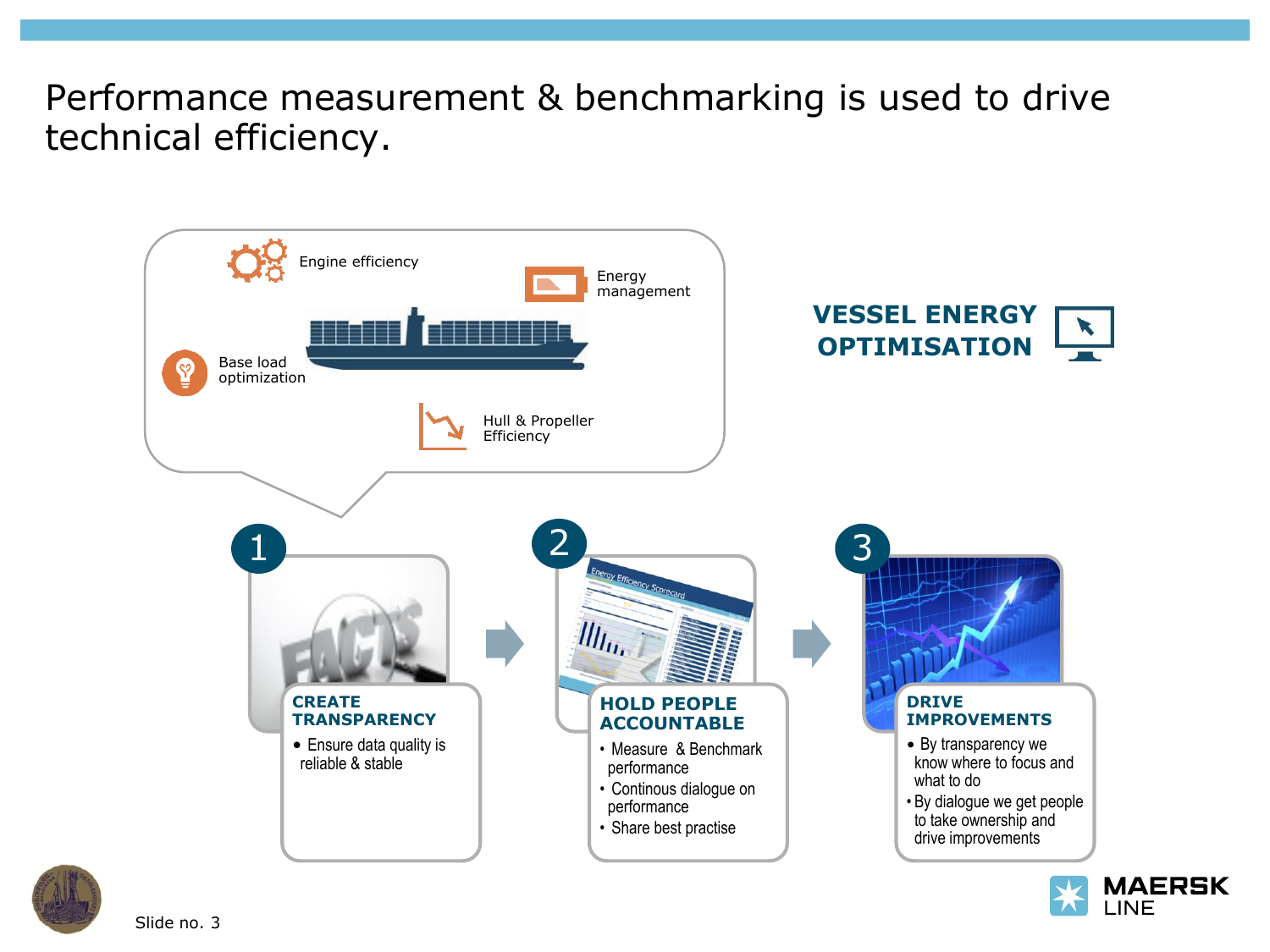#### Voyage execution is monitored 24/7 to ensure a constant focus on efficient performance.





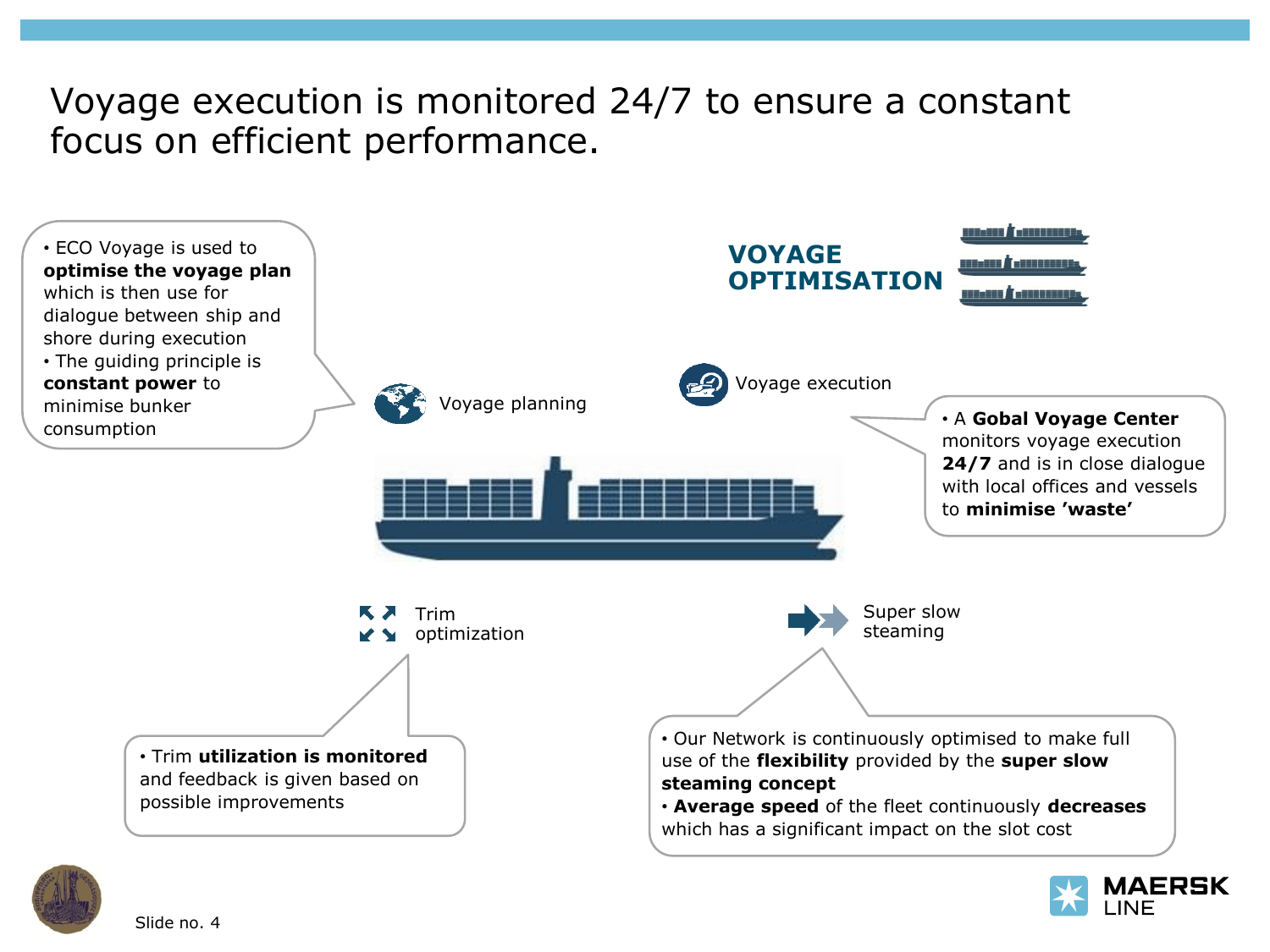Capacity boosts and ECO Retrofit investments ensure vessels are efficient and capability maximised to minimise slot costs continuously.



- *- Improved Propeller design*
- *- PBCF*



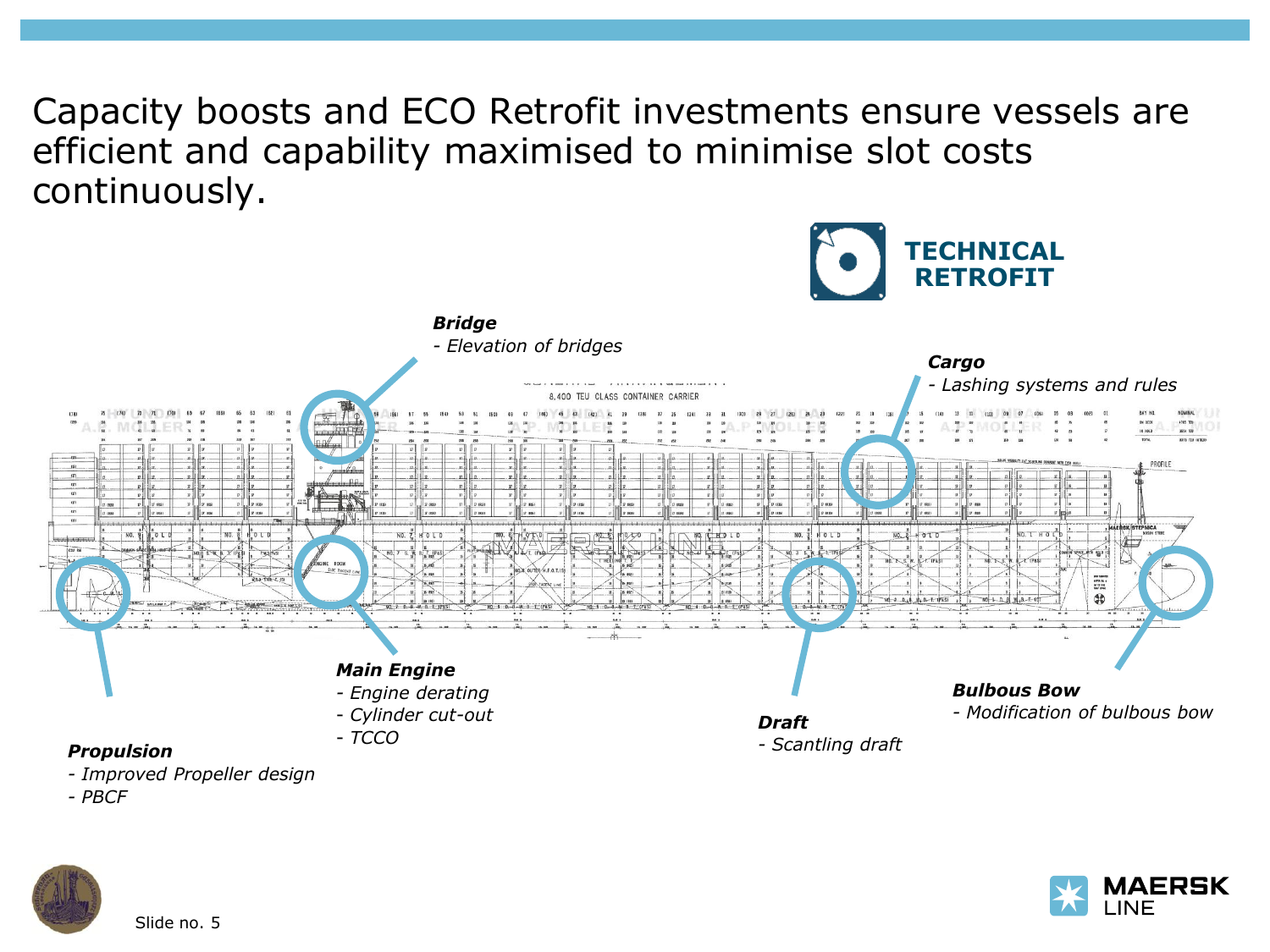## The holistic approach to ship efficiency is important to ensure full effect on actual slot cost.





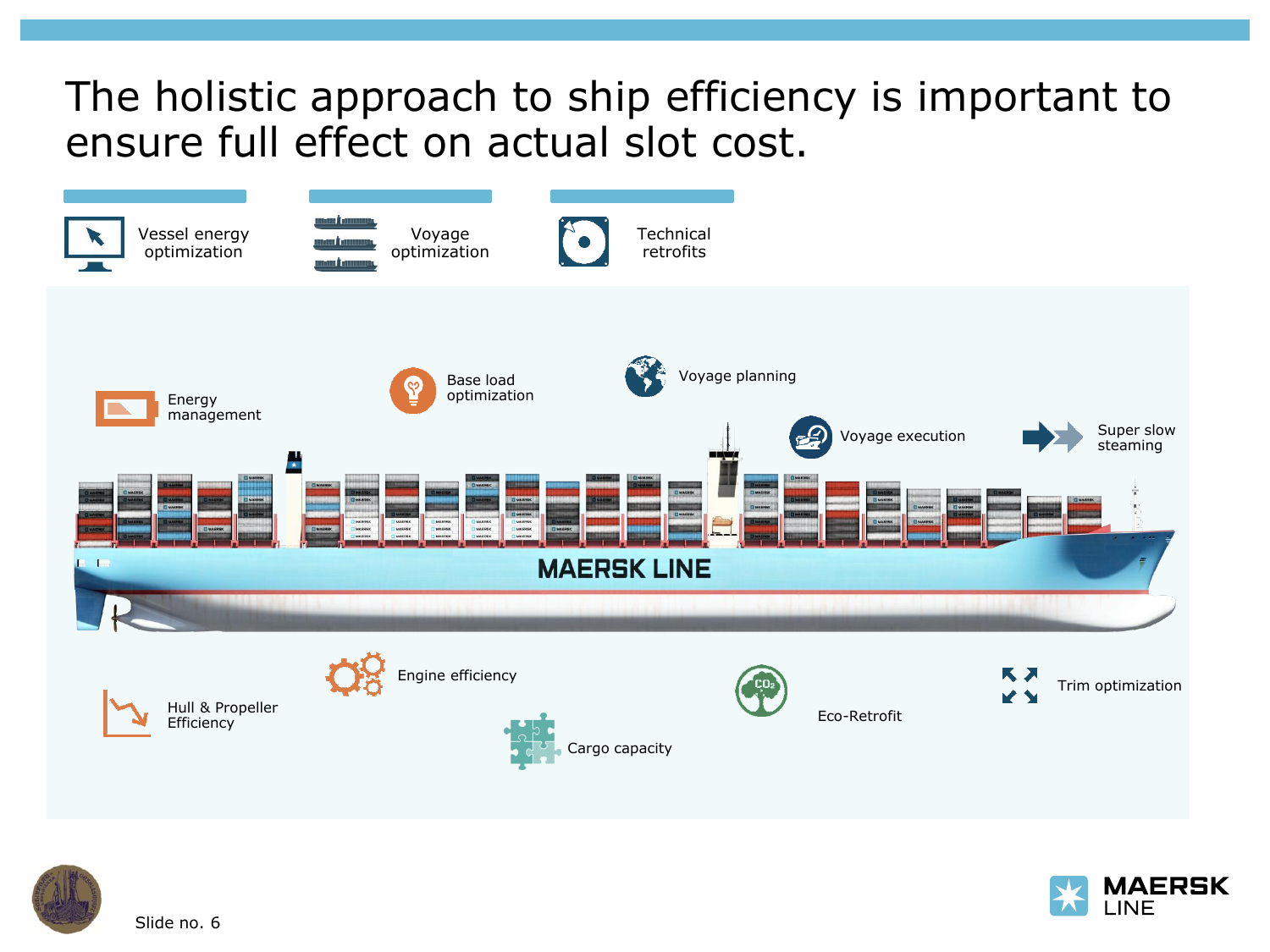## The holistic approach to ship efficiency is important to ensure full effect on actual slot cost.





Slide no. 7